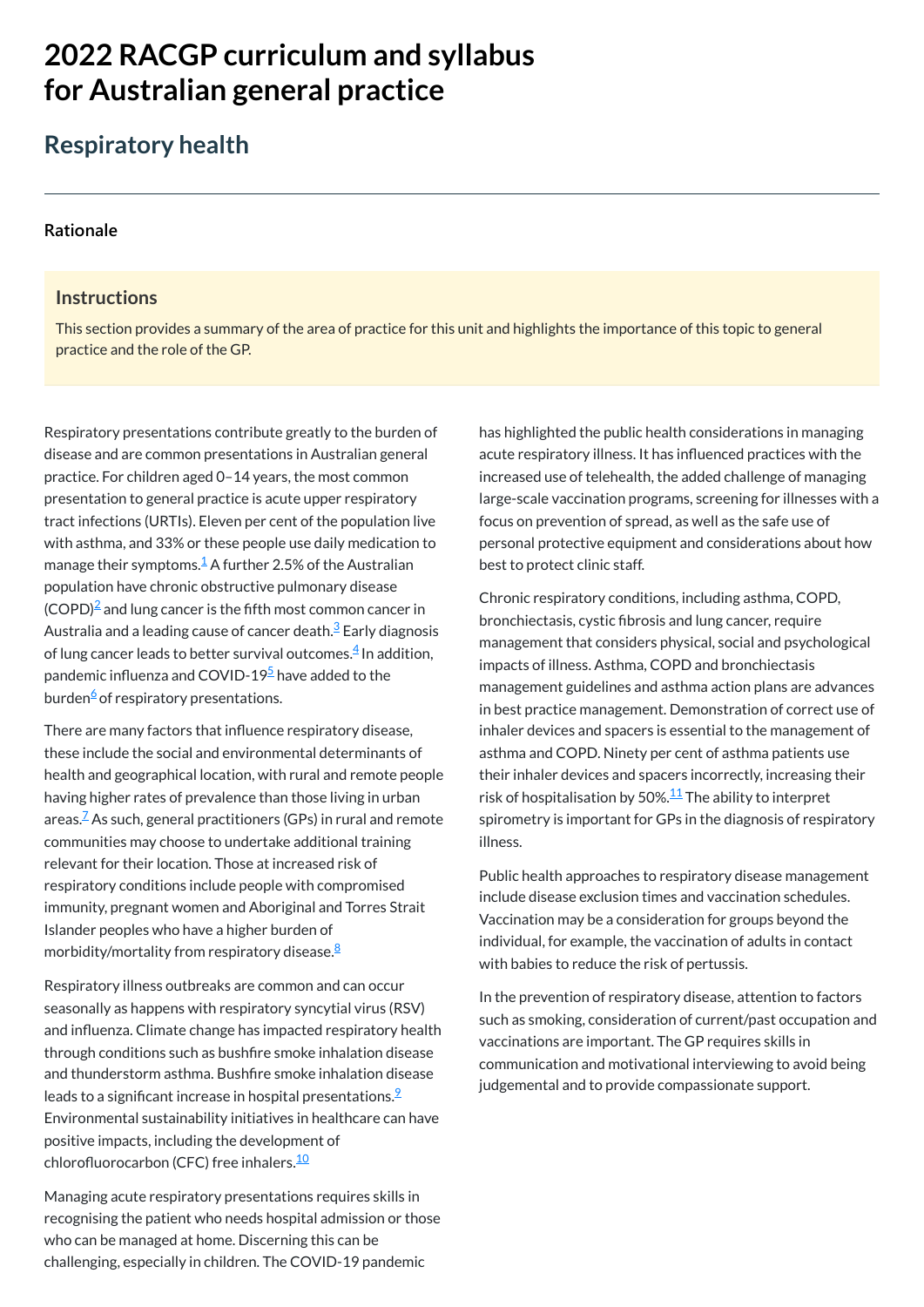## **[Competencies and learning outcomes](javascript:void(0))**

## **Instructions**

This section lists the knowledge, skills and attitudes that are expected of a GP for this contextual unit. These are expressed as measurable learning outcomes, listed in the left column. These learning outcomes align to the core competency outcomes of the seven core units, which are listed in the column on the right.

| Communication and the patient-doctor relationship                                                                                                      |                                                     |  |
|--------------------------------------------------------------------------------------------------------------------------------------------------------|-----------------------------------------------------|--|
| Learning outcomes                                                                                                                                      | Related core competency outcomes                    |  |
| The GP is able to:                                                                                                                                     |                                                     |  |
| engage the patient or carer to gather detailed information about  <br>their respiratory presentation and the impact of their illness in<br>their lives | 1.1.5, 1.4.1, 1.4.3, 1.4.4, 1.4.5, AH1.4.1, RH1.4.1 |  |

- <span id="page-1-0"></span>1.Australian Bureau of Statistics. Asthma. Canberra, ACT; ABS, 2018 [\(http://www.abs.gov.au/statistics/health/health-conditions-and-risks/asthma/2017-](http://www.abs.gov.au/statistics/health/health-conditions-and-risks/asthma/2017-18) 18) [Accessed 31 August 2021].
- <span id="page-1-1"></span>2. Australian Bureau of Statistics. National Health Survey - First Results. Canberra, ACT: ABS 2018 [\(http://www.abs.gov.au/statistics/health/health-conditions-and](http://www.abs.gov.au/statistics/health/health-conditions-and-risks/national-health-survey-first-results/latest-release)risks/national-health-survey-first-results/latest-release) [Accessed 31 August 2021].
- <span id="page-1-2"></span>3.Cancer Council. Lung Cancer. Sydney, NSW: Cancer Council Australia, 2020 [\(http://www.cancer.org.au/cancer-information/types-of-cancer/lung-cancer\)](http://www.cancer.org.au/cancer-information/types-of-cancer/lung-cancer) [Accessed 5 October 2021].
- <span id="page-1-3"></span>4.Australian Government Cancer Australia. Evidence Report for Investigating symptoms of lung cancer: A guide for all health professionals. Canberra, ACT: Cancer Australia, 2020 [\(https://www.canceraustralia.gov.au/ISLCreport\)](https://www.canceraustralia.gov.au/ISLCreport) [Accessed 30 November 2021].
- <span id="page-1-4"></span>5. NPS MedicineWise. MedicineInsight: General Practice Insights Report. Sydney, NSW: NPS MedicineWise, 2020 [\(http://www.nps.org.au/assets/Report-2018-19-GPIR.pdf\)](http://www.nps.org.au/assets/Report-2018-19-GPIR.pdf) [Accessed 5 October 2021].
- <span id="page-1-5"></span>6.Australian Bureau of Statistics. COVID-19 Mortality. Canberra, ACT: ABS, 2020 [\(http://www.abs.gov.au/articles/covid-19-mortality-0\)](http://www.abs.gov.au/articles/covid-19-mortality-0) [Accessed 31 August 2021].
- <span id="page-1-6"></span>7. Australian Institute of Health and Welfare. Rural & remote health. Canberra, ACT: AIHW, 2019 [\(http://www.aihw.gov.au/reports/rural-remote-australians/rural-remote](http://www.aihw.gov.au/reports/rural-remote-australians/rural-remote-health/contents/health-status-and-outcomes)health/contents/health-status-and-outcomes)
- <span id="page-1-7"></span>8.Kirov E, Thompson N. Summary of Indigenous health: Respiratory disease. Aborig Isl Health Work J 2004;28(2):15–18.
- <span id="page-1-8"></span>9. Pendrey C, Beaton L, Kneebone J. General practice in the era of planetary health: Responding to the climate health emergency. Aust J Gen Pract 2020;49(8):520–23. doi:10.31128/AJGP-01-20-5207.
- <span id="page-1-9"></span>10. Janson C, Henderson R, Lofdahl M, Hedberg M, Sharma R, Wilkinson AJ. Carbon footprint impact of the choice of inhalers for asthma and COPD. Thorax 2020;75(1):82–84. doi: 10.1136/thoraxjnl-2019-214381.
- <span id="page-1-10"></span>11. National Asthma Council. Ninety per cent of Australians with asthma use their inhalers incorrectly. South Melbourne, Vic: National Asthma Council, 2017 [\(http://www.nationalasthma.org.au/news/2016/ninety-per-cent-of-australians-with](http://www.nationalasthma.org.au/news/2016/ninety-per-cent-of-australians-with-asthma-use-their-inhalers-incorrectly)asthma-use-their-inhalers-incorrectly) [Accessed 31 August 2021].

| assess patient understanding of common terminology as it<br>$\bullet$<br>relates to their respiratory illness considering cultural and<br>language differences        | 1.1.5, 1.1.6, 1.2.1        |
|-----------------------------------------------------------------------------------------------------------------------------------------------------------------------|----------------------------|
| • demonstrate effective communication skills in the delivery of<br>respiratory diagnoses that are chronic or terminal                                                 | 1.1.2, 1.1.5               |
| • discuss the principles of ensuring safe and effective<br>consultations conducted remotely, such as via telehealth, in the<br>context of respiratory illness         | 1.1.5                      |
| incorporate the principles of motivational interviewing in<br>$\bullet$<br>managing patients with health behaviours that contribute to<br>chronic respiratory illness | 1.2.1, 1.2.2, 1.2.3, 1.3.2 |

#### **References**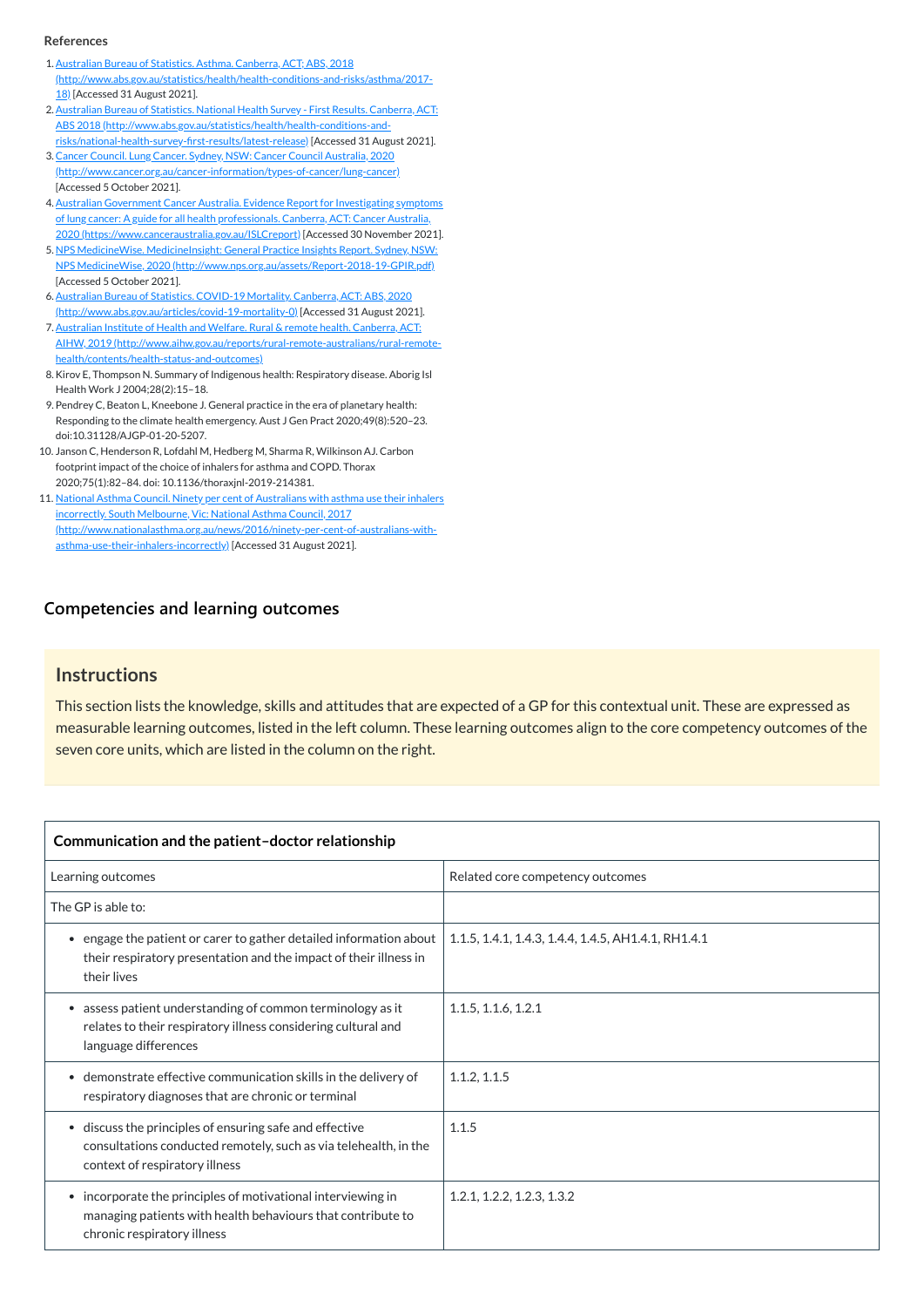| Applied knowledge and skills                                                                                                                                            |                                                |  |
|-------------------------------------------------------------------------------------------------------------------------------------------------------------------------|------------------------------------------------|--|
| Learning outcomes                                                                                                                                                       | Related core competency outcomes               |  |
| The GP is able to:                                                                                                                                                      |                                                |  |
| • interpret and analyse the history and examination findings of a<br>respiratory presentation to arrive at a working diagnosis that<br>considers red flags              | 2.1.4, 2.1.7, 2.1.10                           |  |
| • demonstrate the use of diagnostic equipment, including<br>spirometry, inhaler devices and spacer technique to patients and<br>those who care for respiratory patients | 2.1.2, 2.1.5                                   |  |
| • select and interpret appropriate investigations in the diagnosis<br>and management of respiratory disease                                                             | 2.1.4, 2.1.5, 2.1.6, 2.1.7, 2.1.8, 2.3.1       |  |
| • prescribe evidence-based non-pharmacological and<br>pharmacological interventions to manage respiratory<br>presentations                                              | 2.1.9                                          |  |
| • recognise and manage the acutely unwell patient with<br>respiratory illness                                                                                           | 2.1.3, 2.1.4, AH2.1.2, 2.3.3, AH2.3.1, RH2.4.1 |  |
| • coordinate the care of patients with chronic respiratory<br>conditions                                                                                                | 2.1.3, 2.1.5, RH2.4.1, AH2.1.2, AH2.3.2        |  |

| engage in self-reflection regarding personal values or beliefs<br>$\bullet$<br>that may impact on their ability to deliver patient-centred care<br>in the context of ongoing health risk behaviours that may impact<br>respiratory health | 4.1.2, 4.1.4, 4.2.2, AH4.2.2, 4.2.4 |
|-------------------------------------------------------------------------------------------------------------------------------------------------------------------------------------------------------------------------------------------|-------------------------------------|
| • reflect on current knowledge and skills related to respiratory<br>presentations and enhance these by critically analysing new and<br>emerging research information                                                                      | 4.4.1, AH4.4.1, AH4.4.2             |

| Population health and the context of general practice                                                                                       |                                       |  |
|---------------------------------------------------------------------------------------------------------------------------------------------|---------------------------------------|--|
| Learning outcomes                                                                                                                           | Related core competency outcomes      |  |
| The GP is able to:                                                                                                                          |                                       |  |
| advise on and administer vaccinations for preventable<br>respiratory illnesses                                                              | 3.1.1, 3.1.3, 3.1.4, AH3.2.1, RH3.2.1 |  |
| discuss the impact of environment and climate change on the<br>$\bullet$<br>presentation and management of respiratory presentations        | 3.1.1, 3.1.3, 3.1.4, 3.2.3            |  |
| undertake screening and health promotion activities for the<br>$\bullet$<br>prevention of respiratory disease suited to the local community | 3.1.1, 3.1.2, 3.1.3, 3.1.4, 3.2.2     |  |
| explain the link between the social determinants of health on<br>respiratory disease epidemiology, its presentation and<br>management       | 3.2.1, 3.2.2, 3.2.3, AH3.2.2, RH3.2.1 |  |

| <b>Professional and ethical role</b> |                                  |
|--------------------------------------|----------------------------------|
| Learning outcomes                    | Related core competency outcomes |
| $\mid$ The GP is able to:            |                                  |

| $\overline{\phantom{a}}$ Organisational and legal dimensions |                                  |
|--------------------------------------------------------------|----------------------------------|
| 'Learning outcomes                                           | Related core competency outcomes |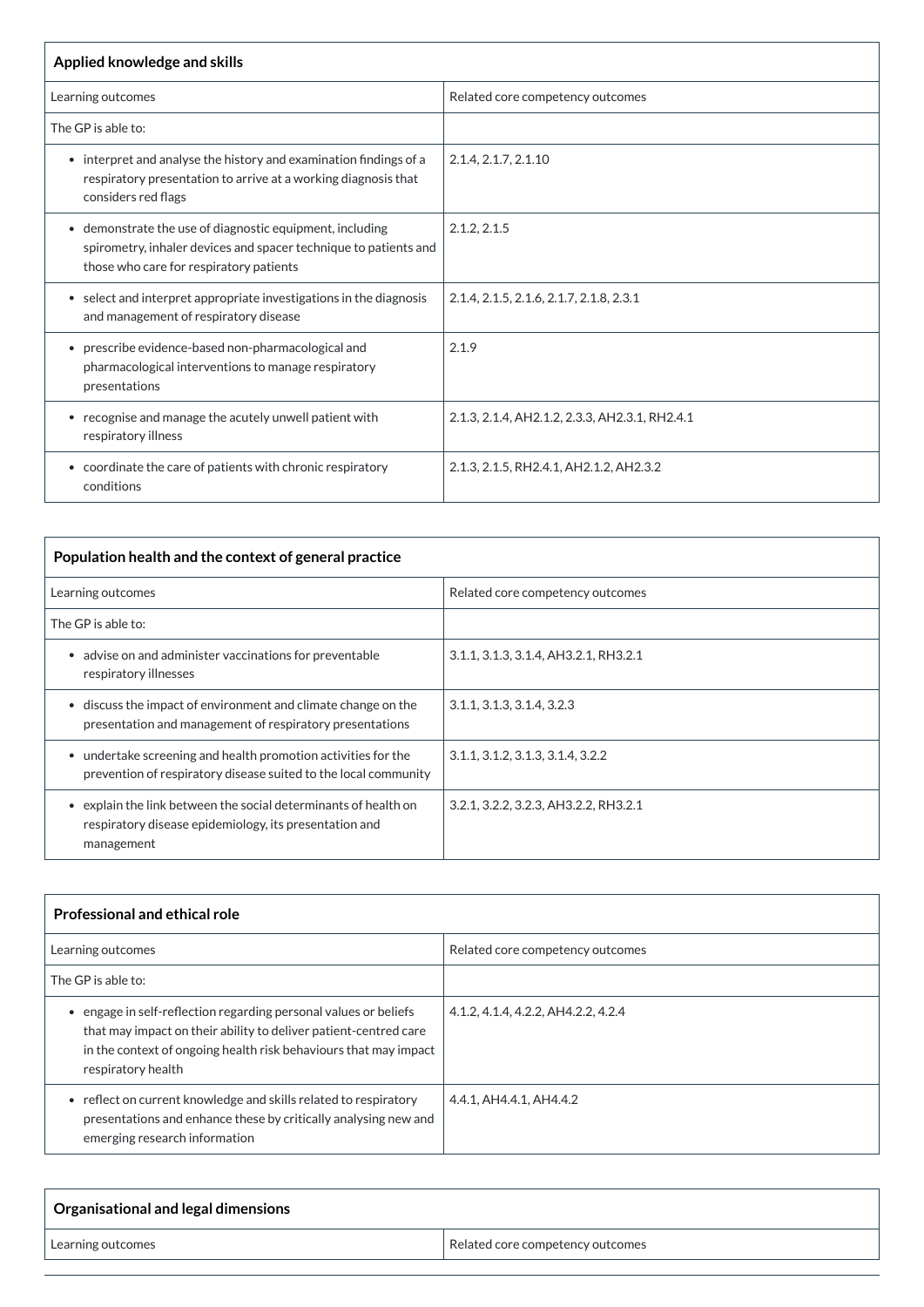| Organisational and legal dimensions                                                                                                                                              |                                                         |  |
|----------------------------------------------------------------------------------------------------------------------------------------------------------------------------------|---------------------------------------------------------|--|
| The GP is able to:                                                                                                                                                               |                                                         |  |
| identify appropriate Medicare item numbers that assist in the<br>$\bullet$<br>management of chronic respiratory disease                                                          | 5.2.3, 5.2.4, AH5.1.1, AH5.1.2, AH5.1.3, AH5.2.1        |  |
| incorporate the use of management plans for chronic<br>respiratory conditions in digital note-keeping                                                                            | 5.2.1, 5.2.3                                            |  |
| explain the role of practice software recall systems to support<br>$\bullet$<br>ongoing monitoring of chronic respiratory conditions                                             | 5.1.1, AH5.1.1, AH5.1.2, AH5.1.3, RH5.1.1, 5.2.3, 5.2.4 |  |
| conduct practice audits to review respiratory illness-related<br>$\bullet$<br>vaccination rates                                                                                  | 5.1.1, AH5.1.1, AH5.1.2, 5.2.1, 5.2.3                   |  |
| • describe the role of medico-legal principles in the management<br>of chronic respiratory disease, including reporting of notifiable<br>diseases and assessing fitness to drive | 5.1.1, 5.2.1, 5.2.3                                     |  |

## **[Words of wisdom](javascript:void(0))**

## **Instructions**

This section includes tips related to this unit from experienced GPs. This list is in no way exhaustive but gives you tips to consider applying to your practice.

**Extension exercise:** Speak to your study group or colleagues to see if they have further tips to add to the list.

- **1.** Understanding a patient's health literacy is important when prescribing treatment plans for chronic conditions such as asthma, chronic obstructive pulmonary disease (COPD) and bronchiectasis. Diagrams and timetables can be useful for patients to refer to and share with their significant others. For example, include times for their salbutamol inhaler doses, number of breaths per puff in spacer, and the dates when they should reduce their corticosteroid dosage. This will improve compliance with your treatment plan, including prophylaxis and management of flare-ups.
- **2.** Consider the involvement of workers compensation insurance to fund healthcare for patients with occupational exposure lung diseases such as silicosis, asbestosis, pneumoconiosis and some types of lung cancer.
- **3.** Good GPs will realise parents of children who present with respiratory illness know their child best. Young children who sit quietly in your consulting room are usually more seriously unwell than those who are active, eating, drinking and playing. It is important to look under their shirts for signs of respiratory distress.
- **4.** When approaching patients with chronic respiratory disease, it is important to look at all available resources and support options, including the role of multidisciplinary team care and pulmonary rehabilitation to provide a wholistic approach. Consider the coexistence of multiple respiratory diagnoses, such as asthma, allergic rhinitis, COPD and obstructive sleep

apnoea; multimorbidity such as cardiac disease which may be compounding the respiratory presentation; and the impact of factors such as smoking and weight gain, which may be adding to respiratory illness burden.

**5.** An important pitfall to avoid is to assume that patients, even those with long-term asthma or COPD, are using their inhaler devices and spacers correctly. Mismanagement can sometimes go on for years.

**[Case consultation example](javascript:void(0))**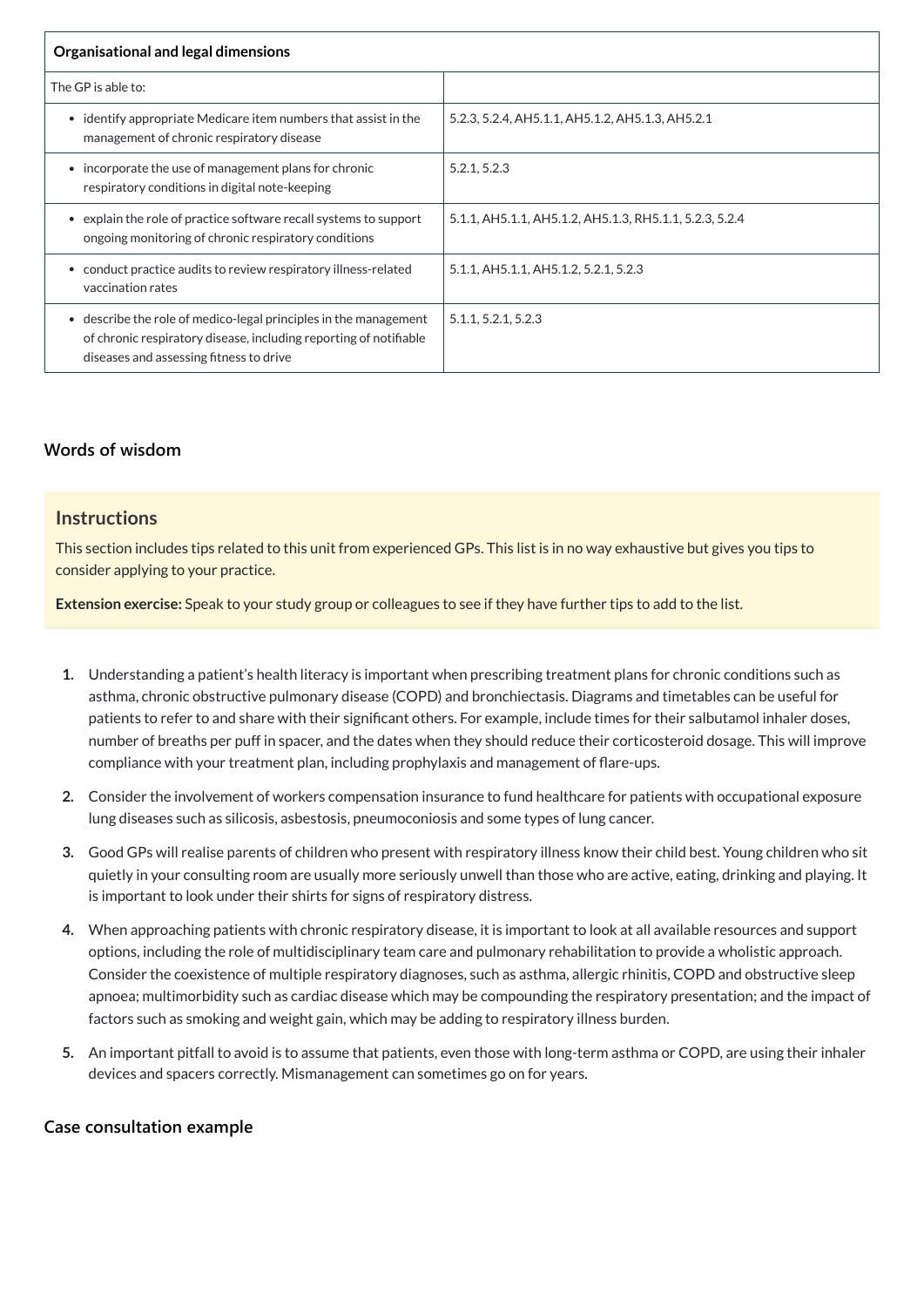## **Instructions**

- 1. Read this example of a common case consultation for this unit in general practice.
- 2. Thinking about the case example, reflect on and answer the questions in the table below.

You can do this either on your own or with a study partner or supervisor.

The questions in the table below are ordered according to the RACGP clinical exam assessment areas [\(https://www.racgp.org.au/getmedia/f93428f5-c902-44f2-b98a-e56d9680e8ab/Clinical-Competency-Rubric.pdf.aspx\)](https://www.racgp.org.au/getmedia/f93428f5-c902-44f2-b98a-e56d9680e8ab/Clinical-Competency-Rubric.pdf.aspx) and domains, to prompt you to think about different aspects of the case example.

Note that these are examples only of questions that may be asked in your assessments.

**Extension exercise**: Create your own questions or develop a new case to further your learning.



**James is a 40-year-old business executive who presents with a cough. His cough started with a sore throat and rhinorrhoea one month ago and has persisted since then.**

<span id="page-4-0"></span>James is feeling breathless on exertion. He has smoked for 30 years intermittently. He does not drink alcohol. He works long hours and has little time for exercise. His history includes seasonal hay fever, childhood asthma, appendicectomy and treated hypertension. His chest sounds are reduced with some wheezing. He has reduced chest expansion. There is no dullness to percussion.

| Questions for you to consider                                                                                                           |                                          | <b>Domains</b> |
|-----------------------------------------------------------------------------------------------------------------------------------------|------------------------------------------|----------------|
| What communication strategies would you use to<br>empower James to take control of his current and pre-<br>existing medical conditions? | 1. Communication and consultation skills | 1,2,5          |
| How would this be different if James were an Aboriginal or<br>Torres Strait Islander?                                                   |                                          |                |

| What if you were talking to a parent or guardian of a three-<br>year-old child with a persistent cough?                                  |                                                      |   |
|------------------------------------------------------------------------------------------------------------------------------------------|------------------------------------------------------|---|
| What further history, examination and investigation<br>findings are necessary to formulate a diagnosis and<br>management plan for James? | 2. Clinical information gathering and interpretation | 2 |
| How would this be different if James were an Aboriginal or<br>Torres Strait Islander?                                                    |                                                      |   |
| What if this were a three-year-old child with a persistent<br>cough?                                                                     |                                                      |   |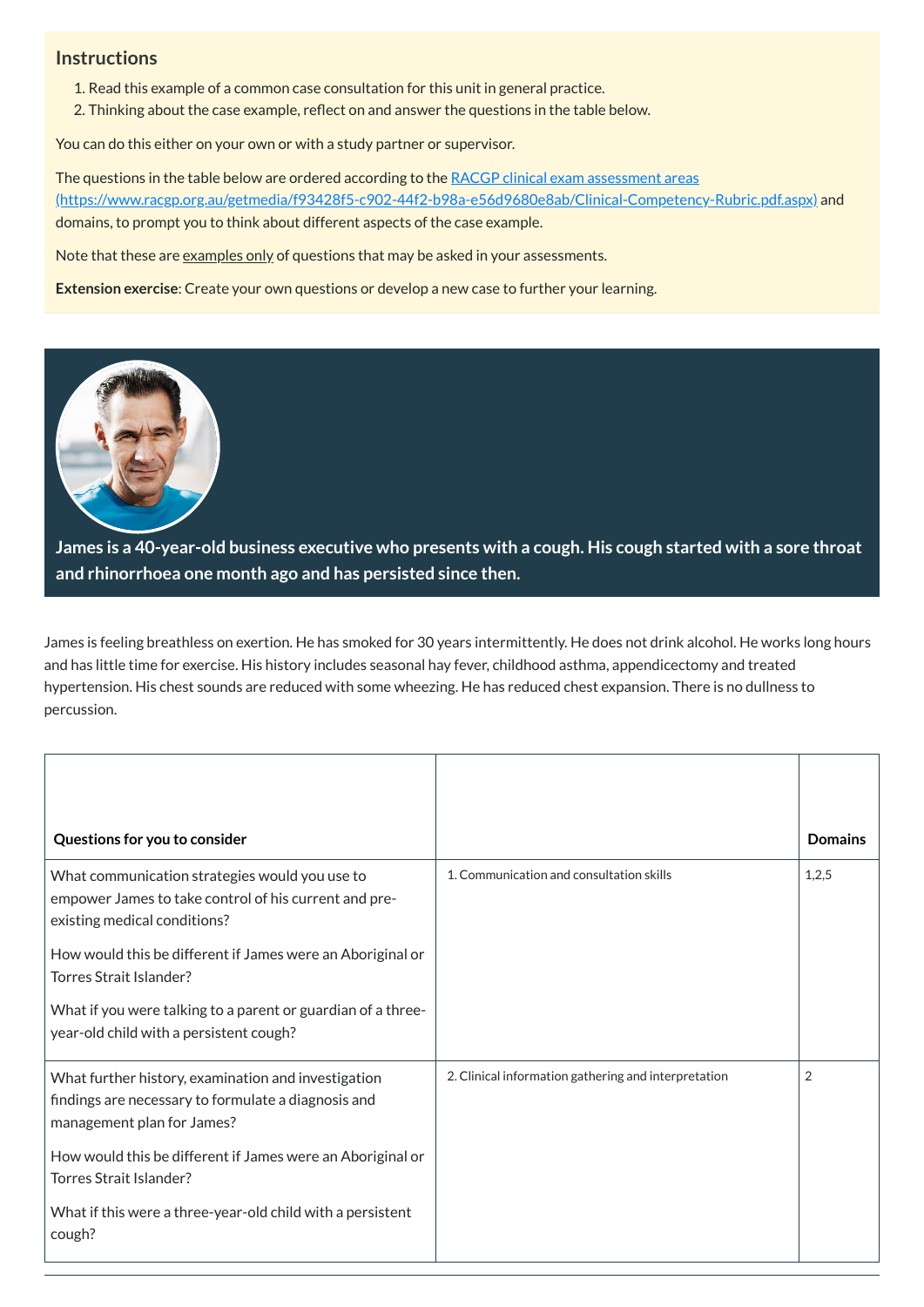| Questions for you to consider                                                                                                                                                                                   |                                                        | <b>Domains</b> |
|-----------------------------------------------------------------------------------------------------------------------------------------------------------------------------------------------------------------|--------------------------------------------------------|----------------|
| What is your approach to a persistent cough presentation<br>for an adult? How would this be different for a child?                                                                                              | 3. Making a diagnosis, decision making and reasoning   | $\overline{2}$ |
| What would your approach be if James were a non-smoker<br>or lived in rural northern Australia rather than urban<br>southern Australia, or had an occupation that may have<br>contributed to this presentation? |                                                        |                |
| What is your problem list for James, in order of priority?                                                                                                                                                      | 4. Clinical management and therapeutic reasoning       | 2              |
| What non-pharmacological treatments and<br>pharmacological treatments need to be considered for<br>James?                                                                                                       |                                                        |                |
| How would this problem list and treatments be different<br>for a three-year-old with a persistent cough?                                                                                                        |                                                        |                |
| What community resources are available to James for his<br>respiratory health and wellbeing?                                                                                                                    | 5. Preventive and population health                    | 1,2,3          |
| Would these resources be different if James were an<br>Aboriginal or Torres Strait Islander?                                                                                                                    |                                                        |                |
| Would these resources be different if you were practising<br>in rural Australia?                                                                                                                                |                                                        |                |
| What personal biases and limitations may influence your<br>management of James, especially if he continues to smoke?                                                                                            | 6. Professionalism                                     | 4              |
| How would you work in a culturally safe way with James if<br>he were an Aboriginal or Torres Strait Islander?                                                                                                   |                                                        |                |
| How would you use general practice software to develop a<br>management plan, including ongoing monitoring, and what<br>Medicare items are available to manage James?                                            | 7. General practice systems and regulatory requirement | 5              |
| Are there different Medicare items available if James were<br>an Aboriginal or Torres Strait Islander?                                                                                                          |                                                        |                |
| What are the PBS restrictions for the pharmacological<br>treatments?                                                                                                                                            |                                                        |                |
| What are your legal obligations if James had untreated<br>obstructive sleep apnoea and continued to drive?                                                                                                      |                                                        |                |
| What procedural skills would be useful in this scenario?                                                                                                                                                        | 8. Procedural skills                                   | $\overline{2}$ |
| How might you instruct James in the use of an inhaler<br>device and spacer?                                                                                                                                     |                                                        |                |
| What procedural skill would be useful if you were<br>practising in rural Australia?                                                                                                                             |                                                        |                |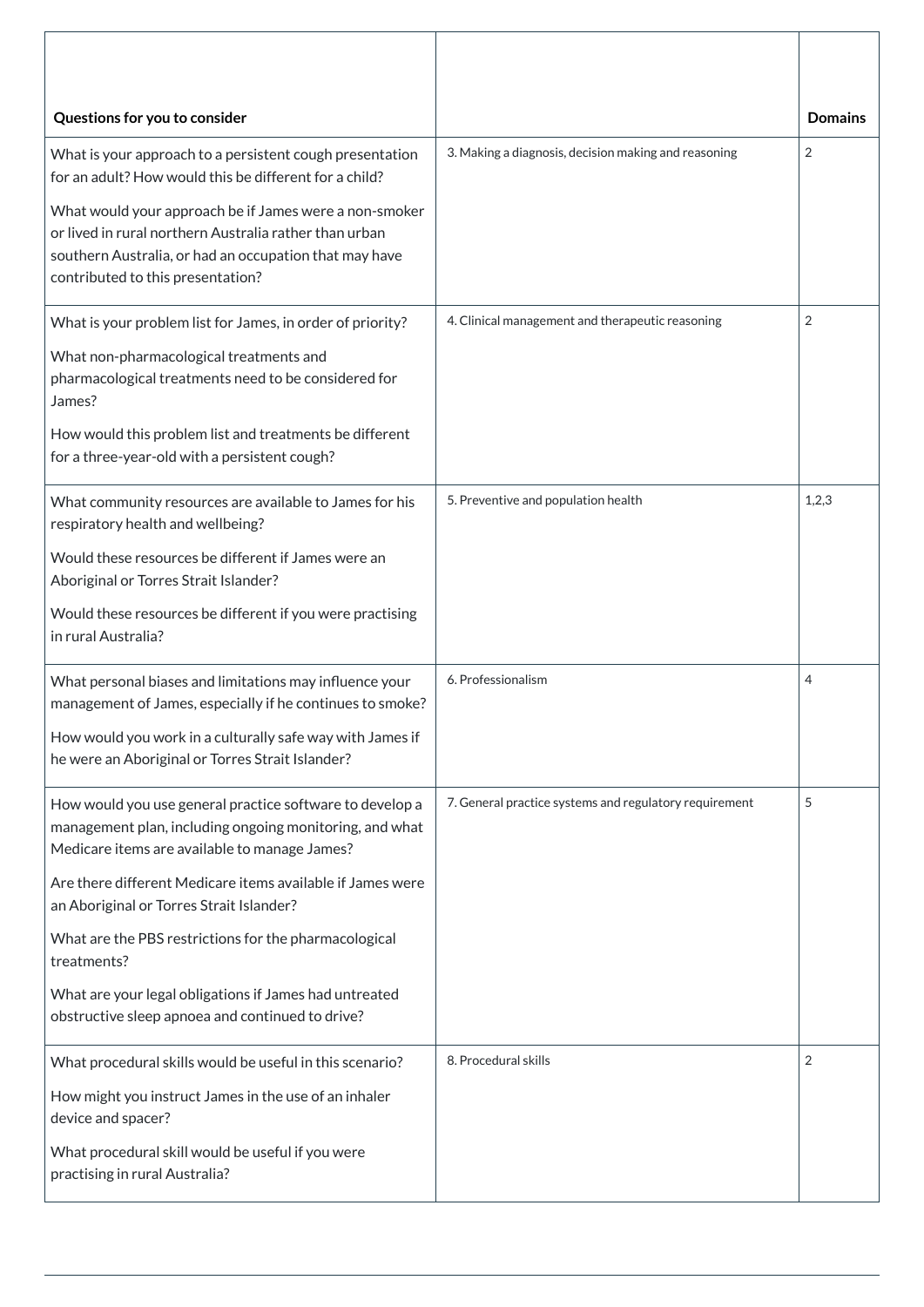| Questions for you to consider                                                                     |                                                            | <b>Domains</b> |
|---------------------------------------------------------------------------------------------------|------------------------------------------------------------|----------------|
| How would you manage James if the diagnosis was not yet<br>clear?                                 | 9. Managing uncertainty                                    | $\overline{2}$ |
| How would this be different for a three-year-old child?                                           |                                                            |                |
| What presenting features would lead you to refer James to<br>the emergency department?            | 10. Identifying and managing the significantly ill patient | $\overline{2}$ |
| How would this be different for a three-year-old child?                                           |                                                            |                |
| What presenting features would lead you to refer James<br>for review by a respiratory specialist? |                                                            |                |
| How would this be different for a three-year-old child?                                           |                                                            |                |

## **[Learning strategies](javascript:void(0))**

## **Instructions**

This section has some suggestions for how you can learn this unit. These learning suggestions will help you apply your knowledge to your clinical practice and build your skills and confidence in all of the broader competencies required of a GP.

- What were the differences between your approach and the guidelines you identified?
- What would you change in your management of these conditions next time?

There are suggestions for activities to do:

- on your own
- with a supervisor or other colleague
- in a small group

 $\bullet$  $\bullet$ 

• with a non-medical person, such as a friend or family member.

Within each learning strategy is a hint about how to self-evaluate your learning in this core unit.

**On your own**

Use practice software to carry out an audit of eight of your patients with respiratory presentations: a) acute cough in an adult and a child; b) persistent cough in an adult and a child; c) dyspnoea in an adult and a child; d) chest pain in an adult and a child. Compare your management notes for your provisional diagnoses to guidelines such as the Therapeutic Guidelines [\(https://www.tg.org.au/\).](https://www.tg.org.au/)

Ask for feedback from two of the of the above audited patients, including a child with a parent/guardian at a follow-up consultation. Ask them if they understood what the management plan was and if they were able to implement this.

What communication skills would help you improve the patient's or parent/carer's understanding?

Carry out a nasopharyngeal swab.

• How would you practise infection control when you do this?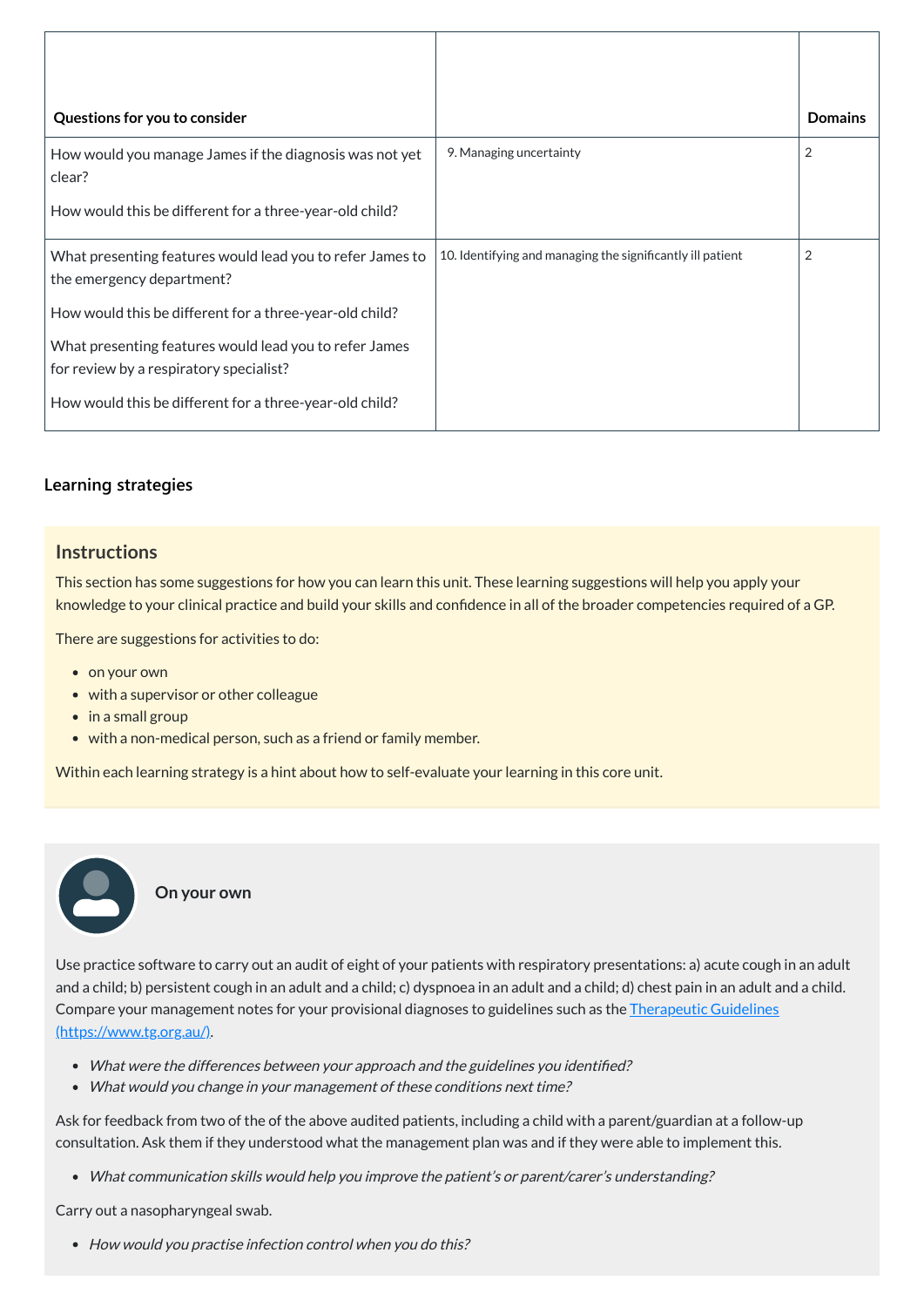Where could you find <sup>a</sup> video that demonstrates how to do <sup>a</sup> swab? What could you learn from this video?

#### **With a supervisor**

Create your own case example based on a patient seen in your practice with a respiratory presentation that is different to the case consultation example above.

• Consider questions for each of the 10 assessment areas (see case [consultation](#page-4-0) example section) and discuss your answers to these questions with your supervisor.

- Did you feel confident explaining the process to the patient? How could you improve this?
- Discuss the results with the nurse or your supervisor.

Do a review of your patients to see if they have action plans for asthma and/or COPD, and if their respiratory disease vaccinations are up to date.

• Ask your supervisor how they approach this.

- What did you learn from this feedback?
- How can you incorporate this into your practice?

Identify a patient who would benefit from pre- and post-spirometry. Carry this out with the assistance of your practice nurse.

#### **In a small group**

Research the various inhaler devices that are currently available in the market. Do a role play explaining how to use each of these devices correctly. Ask the group for feedback.

Research accurate information about vaccinations, such as influenza, pneumococcal and COVID-19, and role-play explaining the pros and cons of vaccination to a vaccine-hesitant patient.

- What information did you find? Did you find information that is easy for patients to understand?
- What did you find helpful or unhelpful during this role-play consultation? How does this change the way you approach these consultations in future?





## **With a friend or family member**

Find a friend or family member who has asthma (or has a relative with asthma) and show them an asthma action plan from the Asthma Council of Australia [\(https://www.nationalasthma.org.au/health-professionals/asthma-action-plans\)](https://www.nationalasthma.org.au/health-professionals/asthma-action-plans) or practice software.

- How would you use this as a tool to explain how they should manage their asthma?
- Did you check their understanding by asking them to explain it back to you?

Role-play your respiratory presentation case consultation that you created ('With a supervisor' section above) and video record this with permission from your friend. Review the recording.



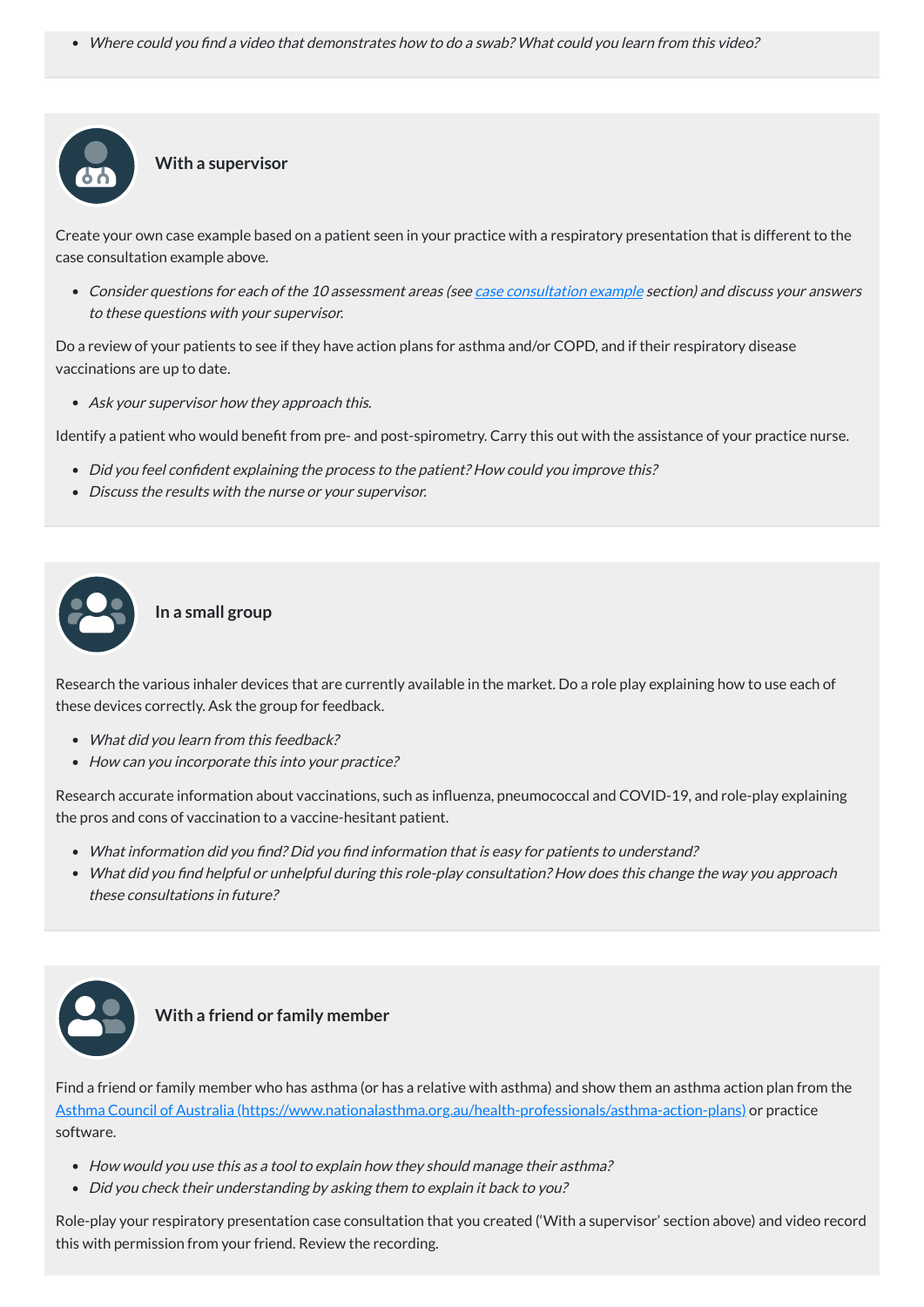What did you do well and what could you improve on?

Read patient information handouts on respiratory presentations from practice software, John Murtagh Patient Education Handouts [\(https://murtagh.mhmedical.com/patientEdHandouts.aspx\),](https://murtagh.mhmedical.com/patientEdHandouts.aspx) and The Royal Children's Hospital Melbourne Kids Health Information fact sheets (https://www.rch.org.au/kidsinfo/fact\_sheets/).

- Understand the common presentations, aetiologies and management of acute infections of the upper respiratory tract including:
	- acute sinusitis
	- tonsillitis
	- pharyngitis
	- laryngitis
	- $\circ$  epiglottitis
	- o croup.
- Understand the common presentations, aetiologies and management of acute infections of the lower respiratory tract including:
	- $\circ$  typical and atypical pneumonias
	- acute bronchitis
	- acute exacerbation of asthma and chronic obstructive pulmonary disease (COPD)
	- o pleurisy
	- $\circ$  tuberculosis (TB)
	- lung abscess
	- o bronchiolitis.
- Understand the common presentations, aetiologies and management of chronic respiratory diseases including:
	- asthma
	- COPD
	- occupational lung disorders, for example, asbestosis, silicosis, pneumoconiosis
	- $\circ$  cystic fibrosis
	- o bronchiectasis

 $\circ$  interstitial lung disease.

- How would you use one of these handouts to explain the condition to <sup>a</sup> friend?
- Which of these sources of handouts did you find most useful?

## **[Guiding topics and content areas](javascript:void(0))**

## **Instructions**

These are examples of topic areas for this unit that can be used to help guide your study.

Note that this is not a complete or exhaustive list, but rather a starting point for your learning.

- Understand the common presentations and management of respiratory illness resulting from exposure to climate factors:
	- $\circ$  air pollution, including bushfire smoke
	- $\circ$  thunderstorm asthma.
- Understand the presentation, aetiologies and management of upper respiratory tract and lower respiratory tract malignancies.
- Understand the presentations and management of obstructive sleep apnoea, including fitness to drive implications.
- Understand the presentations and management of respiratory trauma, including:
	- $\circ$  inhaled foreign body
	- o pneumothorax.
- Be able to perform procedures specific to the respiratory unit, including:
	- correct spirometry performance and interpretation
	- o demonstration of inhaler devices and spacer technique, including a face mask for young children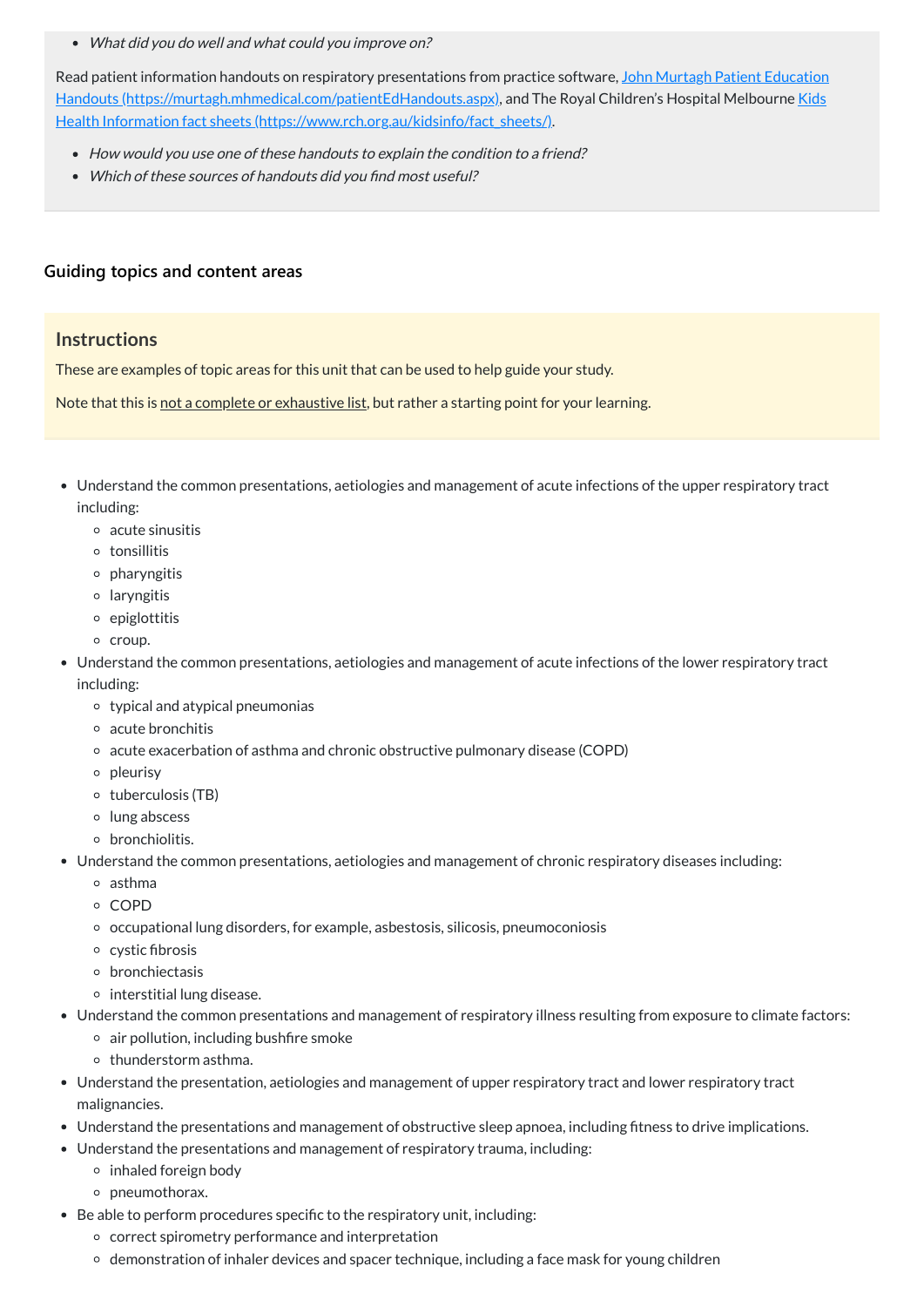- collection of sputum and nasopharyngeal swabs for pathology
- $\circ$  chest X-ray interpretation.
- Consider certification implications for fitness to drive for conditions such as untreated obstructive sleep apnoea.
- Consider certification implications for work and capacity to work as it relates to occupationally acquired respiratory diseases.
- Consider public health notification requirements related to respiratory diseases, such as TB.
- Consider epidemiology, preventive health screening and interventions in groups at increased risk of respiratory disease, including Aboriginal and Torres Strait Islander peoples.
- Consider guidelines for oxygen therapies in acute presentations and in the management of chronic respiratory diseases.

The following list of resources is provided as a starting point to help guide your learning only and is not an exhaustive list of **all resources.** It is your responsibility as an independent learner to identify further resources suited to your learning needs, and to ensure that you refer to the most up-to-date guidelines on a particular topic area, noting that any assessments will utilise current guidelines.

## **[Learning resources](javascript:void(0))**

## **Instructions**

• Reddel HK, Valenti L, Easton KL, Gordon J, Bayram C, Miller GC. Assessment and management of asthma and chronic obstructive pulmonary disease in Australian general practice (http://www.racgp.org.au/afp/2017/june/assessment-and[management-of-asthma-and-chronic-obstructive-pulmonary-disease-in-australian-general-practice\).](http://www.racgp.org.au/afp/2017/june/assessment-and-management-of-asthma-and-chronic-obstructive-pulmonary-disease-in-australian-general-practice) Aust Fam Physician 2017;46(6):413–19.

• Hamilton GS, Joosten SA. Obstructive sleep apnoea and obesity [\(http://www.racgp.org.au/afp/2017/july/obstructive-sleep](http://www.racgp.org.au/afp/2017/july/obstructive-sleep-apnoea-and-obesity)apnoea-and-obesity). Aust Fam Physician 2017;46(7):460–63.

## **Journal articles**

A concise article on asthma and COPD assessment.

A useful decision tree for the management of wheezing as a respiratory presentation in children.

• The Royal Australian College of General Practitioners. Supporting smoking cessation: A guide for health professionals [\(http://www.racgp.org.au/clinical-resources/clinical-guidelines/key-racgp-guidelines/view-all-racgp-guidelines/supporting](http://www.racgp.org.au/clinical-resources/clinical-guidelines/key-racgp-guidelines/view-all-racgp-guidelines/supporting-smoking-cessation)smoking-cessation).

Oo S, Le Souëf P. The wheezing child: An algorithm [\(http://www.racgp.org.au/afp/2015/june/the-wheezing-child-an](http://www.racgp.org.au/afp/2015/june/the-wheezing-child-an-algorithm/)algorithm/). Aust Fam Physician 2015;44(6):360–64.

A summary of management of pulmonary embolism.

Doherty S. Pulmonary embolism: An update [\(http://www.racgp.org.au/afp/2017/november/pulmonary-embolism/\).](http://www.racgp.org.au/afp/2017/november/pulmonary-embolism/) Aust Fam Physician 2017;46(11):816–20.

This article is useful for addressing lifestyle factors when managing obstructive sleep apnoea.

#### **Online resources**

An outline of the knowledge required to manage COPD.

Lung Foundation Australia & RACGP. COPD-X Concise Guide (http://www.racgp.org.au/clinical-resources/clinical[guidelines/guidelines-by-topic/view-all-guidelines-by-topic/chronic-disease/copd-x-concise-guide-for-primary-care\).](http://www.racgp.org.au/clinical-resources/clinical-guidelines/guidelines-by-topic/view-all-guidelines-by-topic/chronic-disease/copd-x-concise-guide-for-primary-care)

An outline of the knowledge required to manage asthma.

National Asthma Council Australia. Australian Asthma Handbook (http://www.racgp.org.au/clinical-resources/clinical-

[guidelines/guidelines-by-topic/view-all-guidelines-by-topic/chronic-disease/australian-asthma-handbook\).](http://www.racgp.org.au/clinical-resources/clinical-guidelines/guidelines-by-topic/view-all-guidelines-by-topic/chronic-disease/australian-asthma-handbook)

Guidelines on how to manage children with bronchiolitis. Clinical guidelines for other respiratory conditions such as croup are also available here.

• The Royal Children's Hospital, Melbourne. Bronchiolitis [\(http://www.rch.org.au/clinicalguide/guideline\\_index/Bronchiolitis\)](http://www.rch.org.au/clinicalguide/guideline_index/Bronchiolitis).

#### Advice on supporting smoking cessation.

Asthma Australia has a range of YouTube videos, including on using inhaler devices and spacer techniques.